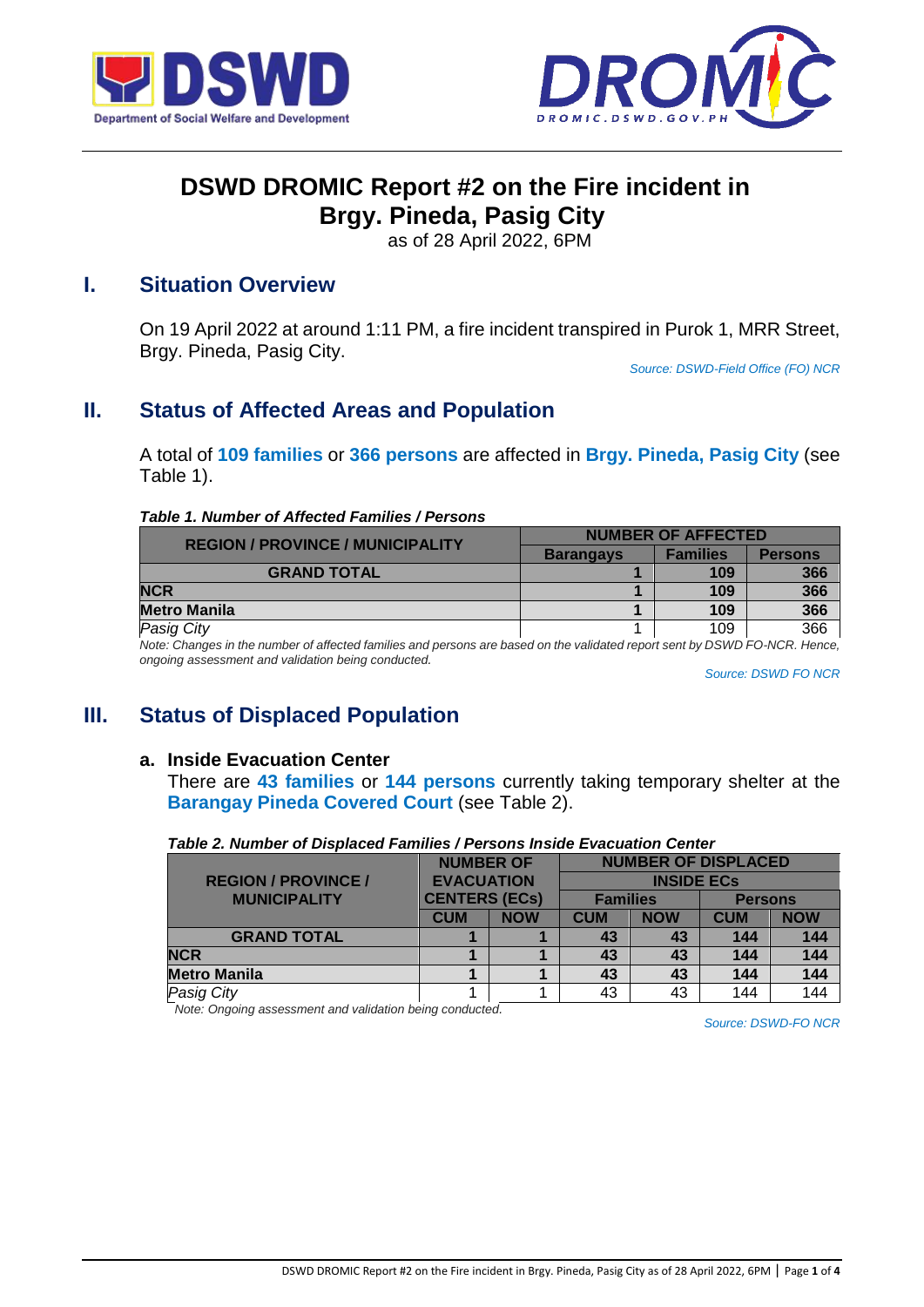



## **b. Outside Evacuation Center**

There are **66 families** or **222 persons** currently taking temporary shelter with their relatives and/or friends in **Brgy. Pineda, Pasig City** (see Table 3).

|  |  |  | Table 3. Number of Displaced Families / Persons Outside Evacuation Centers |  |
|--|--|--|----------------------------------------------------------------------------|--|
|  |  |  |                                                                            |  |
|  |  |  |                                                                            |  |

|                                         | <b>NUMBER OF DISPLACED</b> |            |                |            |  |
|-----------------------------------------|----------------------------|------------|----------------|------------|--|
| <b>REGION / PROVINCE / MUNICIPALITY</b> | <b>OUTSIDE ECS</b>         |            |                |            |  |
|                                         | <b>Families</b>            |            | <b>Persons</b> |            |  |
|                                         | <b>CUM</b>                 | <b>NOW</b> | <b>CUM</b>     | <b>NOW</b> |  |
| <b>GRAND TOTAL</b>                      | 66                         | 66         | 222            | 222        |  |
| <b>NCR</b>                              | 66                         | 66         | 222            | 222        |  |
| <b>Metro Manila</b>                     | 66                         | 66         | 222            | 222        |  |
| Pasig City                              | 66                         | 66         | 222            | 222        |  |

*Note: Ongoing assessment and validation being conducted.*

*Source: DSWD-FO NCR*

### **c. Total Displaced Population**

A total of **109 families** or **366 persons** were displaced in **Brgy. Pineda, Pasig City** due to the fire incident (see Table 4).

| Table 4. Total Number of Displaced Families / Persons |  |
|-------------------------------------------------------|--|
|-------------------------------------------------------|--|

|                                         | <b>TOTAL DISPLACED SERVED</b> |            |                      |            |  |
|-----------------------------------------|-------------------------------|------------|----------------------|------------|--|
| <b>REGION / PROVINCE / MUNICIPALITY</b> | <b>Families</b>               |            | <b>Persons</b>       |            |  |
|                                         | <b>Total Families</b>         |            | <b>Total Persons</b> |            |  |
|                                         | <b>CUM</b>                    | <b>NOW</b> | <b>CUM</b>           | <b>NOW</b> |  |
| <b>GRAND TOTAL</b>                      | 109                           | 109        | 366                  | 366        |  |
| <b>NCR</b>                              | 109                           | 109        | 366                  | 366        |  |
| Metro Manila                            | 109                           | 109        | 366                  | 366        |  |
| Pasig City                              | 109                           | 109        | 366                  | 366        |  |

*Note: The previously reported 66 families and 222 persons that sought temporary shelter at the evacuation center have transferred Outside EC. Hence, ongoing assessment and validation being conducted.*

*Source: DSWD-FO NCR*

## **IV. Damaged Houses**

A total of **54 houses** were damaged; of which, **43** are **totally damaged** and **11** are **partially damaged** in **Brgy. Pineda, Pasig City** (see Table 5).

| <b>Table 3. Number of Damaged Houses</b> |  |
|------------------------------------------|--|
|------------------------------------------|--|

| <b>REGION / PROVINCE / MUNICIPALITY</b> | <b>NO. OF DAMAGED HOUSES</b> |                |                  |  |
|-----------------------------------------|------------------------------|----------------|------------------|--|
|                                         | Total                        | <b>Totally</b> | <b>Partially</b> |  |
| <b>GRAND TOTAL</b>                      | 54                           | 43             |                  |  |
| <b>NCR</b>                              | 54                           | 43             |                  |  |
| <b>Metro Manila</b>                     | 54                           | 43             |                  |  |
| <b>Pasig City</b>                       | 54                           | 43             |                  |  |

*Note: Ongoing assessment and validation being conducted.*

*Source: DSWD-FO NCR*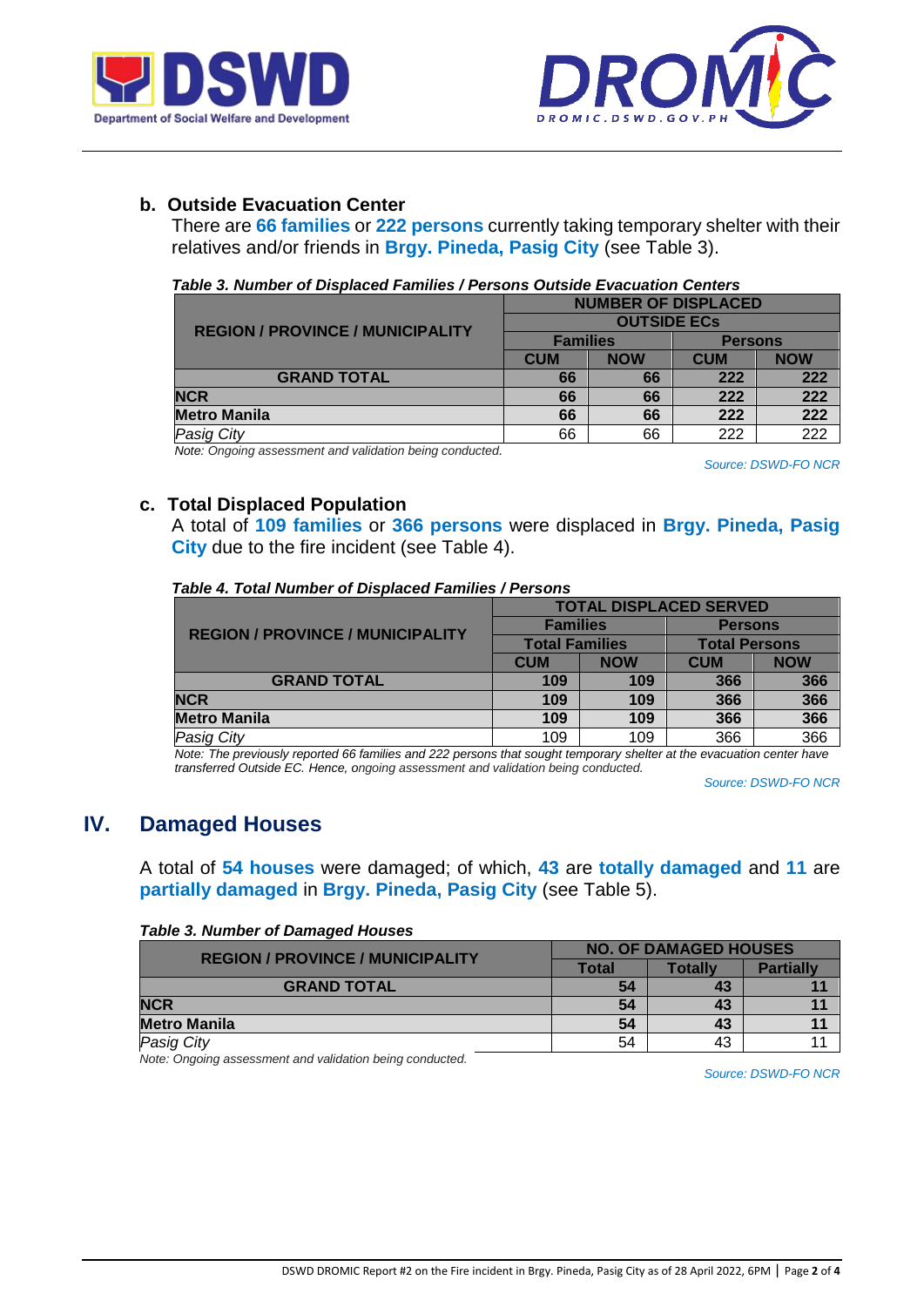



# **V. Cost of Humanitarian Assistance Provided**

A total of **₱526,320.00** worth of assistance was provided by **DSWD** to the affected families (see Table 6).

|            |             |            |  | <b>GRAND</b>                             |
|------------|-------------|------------|--|------------------------------------------|
|            |             |            |  | <b>TOTAL</b>                             |
| 526,320.00 |             |            |  | 526,320.00                               |
| 526,320.00 |             |            |  | 526,320.00                               |
| 526,320.00 |             |            |  | 526,320.00                               |
| 526,320.00 |             | -          |  | 526,320.00                               |
|            | <b>DSWD</b> | <b>LGU</b> |  | <b>COST OF ASSISTANCE</b><br>NGOs OTHERS |

#### *Table 6. Cost of Assistance Provided to Affected Families / Persons*

*Source: DSWD-FO NCR*

## **VI. Response Actions and Interventions**

|               |                |                 | <b>STOCKPILE</b>         |                                                | <b>TOTAL</b>                           |  |
|---------------|----------------|-----------------|--------------------------|------------------------------------------------|----------------------------------------|--|
|               | <b>STANDBY</b> |                 | <b>FAMILY FOOD PACKS</b> | <b>OTHER FOOD</b>                              | <b>STANDBY</b>                         |  |
| <b>OFFICE</b> | <b>FUNDS</b>   | <b>QUANTITY</b> | <b>TOTAL COST</b>        | <b>AND NON-</b><br><b>FOOD ITEMS</b><br>(FNIs) | <b>FUNDS &amp;</b><br><b>STOCKPILE</b> |  |
| <b>TOTAL</b>  | 18,679,177.04  | 38,772          | 22,909,020.00            | 246,657,275.06                                 | 274,566,295.06                         |  |
| DSWD-CO       | 13,679,177.0   |                 | $\overline{\phantom{0}}$ |                                                | 13,679,177.0                           |  |
| NRLMB-NROC    |                | 26,110          | 16,527,630.00            | 124,504,822.03                                 | 214,755,452.32                         |  |
| NRLMB-VDRC    | -              | 312             | 209,040.00               | 72,010.00                                      | 27,200,612.90                          |  |
| DSWD-FO VI    | 5,000,000.00   | 12,350          | 6,172,350.00             | 19,058,332.64                                  | 32,610,229.84                          |  |

#### **a. Standby Funds and Prepositioned Relief Stockpile**

*Note: The Inventory Summary is as of 28 April 2022, 4PM.*

 *Source: DSWD-DRMB and DSWD-NRLMB*

### **1. Standby Funds**

₱68.59 million Quick Response Fund (QRF) at the DSWD-Central Office.

### **2. Prepositioned FFPs and Other Relief Items**

- 34,159 FFPs available in Disaster Response Centers; of which, 34,147 FFPs are at the National Resource Operations Center (NROC), Pasay City and 12 FFPs are at the Visayas Disaster Response Center (VDRC), Cebu City.
- 4,485 FFPs available at DSWD-FO VI.
- P265.26 million worth of other FNIs at NROC, VDRC and DSWD-FO VI warehouses.

### **b. Camp Coordination and Camp Management (CCCM)**

| <b>DATE</b>   | <b>ACTIVITIES</b>                                                                                                                                                                                                                                                                                                                                                                                                |
|---------------|------------------------------------------------------------------------------------------------------------------------------------------------------------------------------------------------------------------------------------------------------------------------------------------------------------------------------------------------------------------------------------------------------------------|
| 20 April 2022 | The Pasig City Social Welfare and Development Office (CSWDO) is<br>continuously conducting intake interviews, master listing,<br>assessment, and validation of the affected families using the Disaster<br>Assistance Family Access Card (DAFAC). The same office also<br>ensured that the health protocols in the evacuation center is<br>maintained and the basic needs of the affected families are provided. |